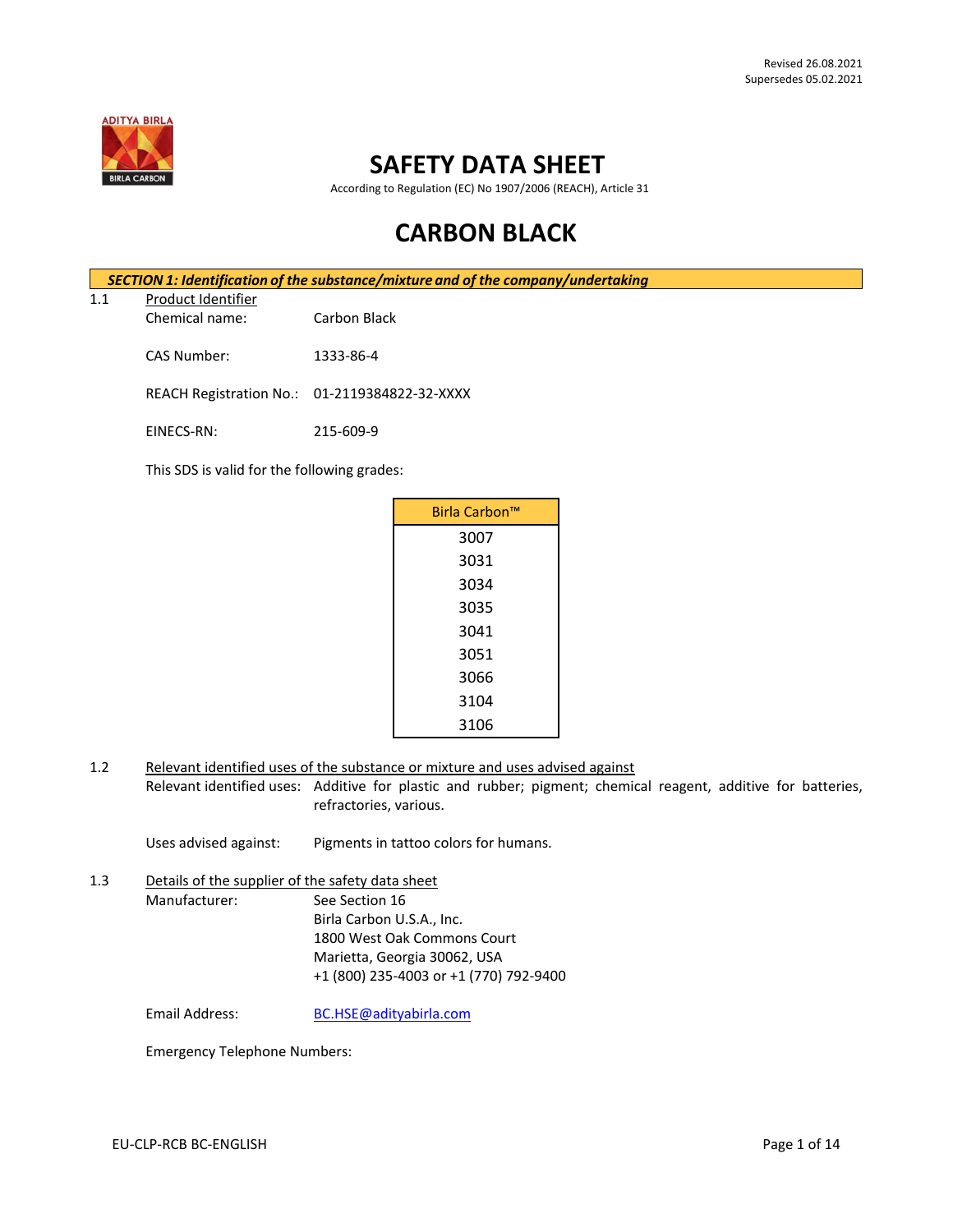| <b>Global Incident Response Hotline</b> |                  |                    |                   |                     |                 |
|-----------------------------------------|------------------|--------------------|-------------------|---------------------|-----------------|
| Argentina                               | +54 11 5219 8871 | China/Asia Pacific | +86 4001 2035 72  | Americas            | +1 760 476 3961 |
| Australia                               | +61 280 363 166  | Korea              | +82 070 4732 5813 | Asia Pacific        | +1 760 476 3960 |
| Brazil                                  | +55 11 4349 1907 | Mexico             | +52 55 41696225   | Europe              | +1 760 476 3962 |
| Chile                                   | +56 44 8905208   | Peru               | +51 1 708 5593    | Middle East/Africa  | +1 760 476 3959 |
| Colombia                                | +57 1 344 1317   | Thailand           | +66 2105 6177     | Non-Region Specific | +1 760 476 3971 |
| China                                   | +86 4001 2001 74 | United Kingdom     | +0 800 680 0425   | US & Canada         | +1 866 519 4752 |

# *SECTION 2: Hazard(s) Identification*

### 2.1 Classification of the substance or mixture

European Union: Not a hazardous substance according to Regulation (EC) No. 1272/2008 (CLP).

#### 2.2 Label elements

| Pictogram:                      | None |
|---------------------------------|------|
| Signal Word:                    | None |
| Hazard Statement:               | None |
| <b>Precautionary Statement:</b> | None |

#### 2.3 Other hazards

This substance is classified as hazardous as a combustible dust by the United States 2012 OSHA Hazard Communication Standard (29 CFR 1910.1200) and the Canadian Hazardous Products Regulation (HPR) 2015. The signal word, hazard statement and precautionary statements in the United States and Canada are: WARNING May form combustible dust concentrations in air. Keep away from all ignition sources including heat, sparks and flame. Prevent dust accumulations to minimize explosion hazard. Do not expose to temperatures above 300°C. Hazardous products of combustion can include carbon monoxide, carbon dioxide, oxides of sulfur, and organic products.

- Eye: May cause reversible mechanical irritation.
- Skin: May cause mechanical irritation, soiling, and drying of skin. No cases of sensitization in humans have been reported.
- Inhalation: Dust may be irritating to the respiratory tract. Provide local exhaust ventilation. See Section 8.
- Ingestion: Adverse health effects are not expected.
- Carcinogenicity: Carbon black is listed by the International Agency for Research on Cancer (IARC) as a Group 2B substance (*possibly carcinogenic to humans).* See Section 11.

# *SECTION 3: Composition/information on ingredients*

- 3.1 Substance
	- 3.1.1 Carbon Black (amorphous) 100%
		- 3.1.2 CAS Number: 1333-86-4
		- 3.1.3 EINECS-RN: 215-609-9

# *SECTION 4: First-aid measures*

4.1 Description of first-aid measures

EU-CLP-RCB BC-ENGLISH Page 2 of 14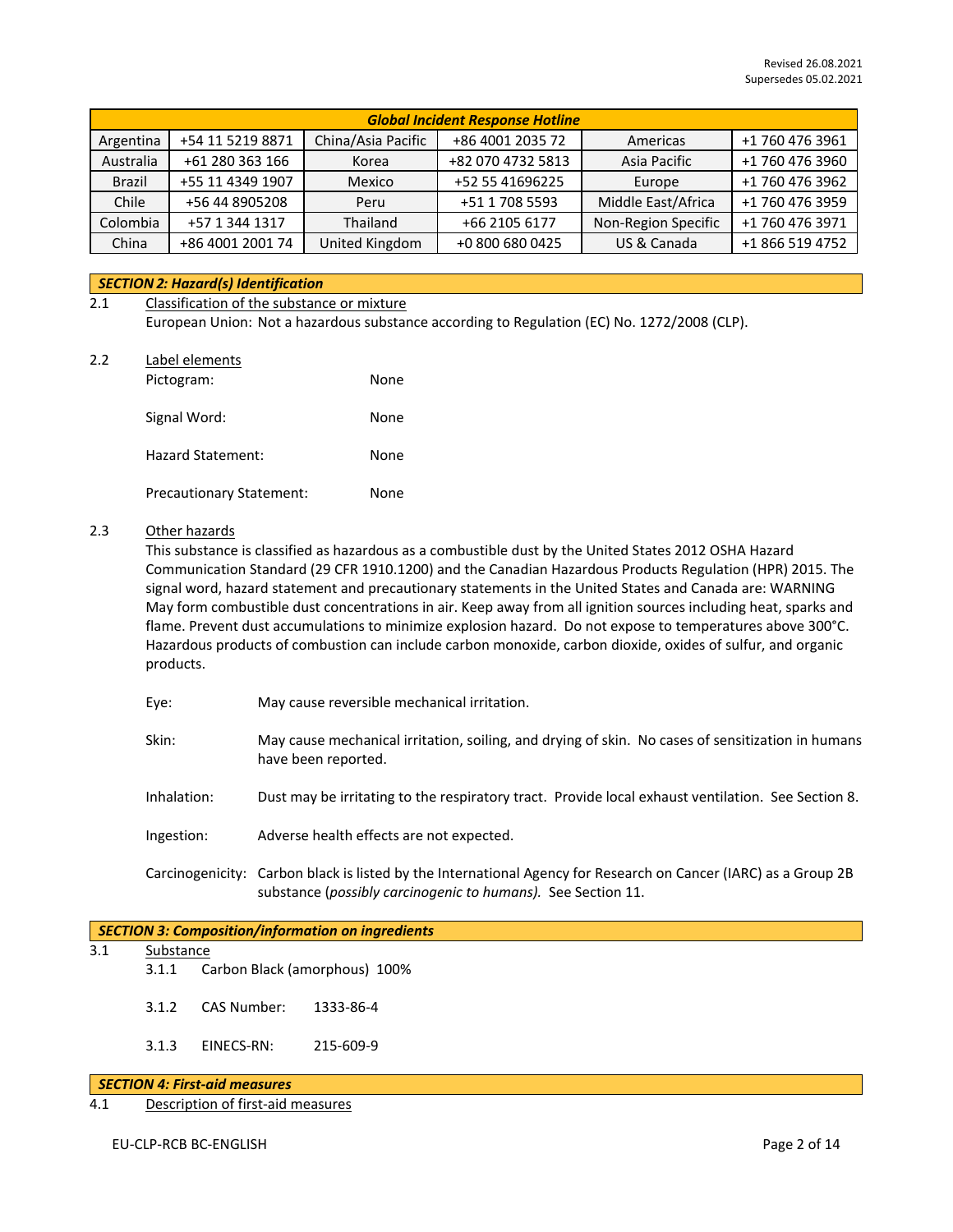|     | Inhalation:                                                            | Take affected persons into fresh air. If necessary, restore normal breathing through standard<br>first aid measures.                                                                                                                                                                               |
|-----|------------------------------------------------------------------------|----------------------------------------------------------------------------------------------------------------------------------------------------------------------------------------------------------------------------------------------------------------------------------------------------|
|     | Skin:                                                                  | Wash skin with mild soap and water. If symptoms persist, seek medical attention.                                                                                                                                                                                                                   |
|     | Eye:                                                                   | Rinse eyes thoroughly with large volumes of water keeping eyelids open. If symptoms develop,<br>seek medical attention.                                                                                                                                                                            |
|     | Ingestion:                                                             | Do not induce vomiting. If conscious, give several glasses of water. Never give anything by<br>mouth to an unconscious person.                                                                                                                                                                     |
| 4.2 |                                                                        | Most important symptoms, both acute and delayed                                                                                                                                                                                                                                                    |
|     | Symptoms:                                                              | Irritating to the eyes and respiratory tract if exposed above the occupational exposure limits.<br>See Section 2.                                                                                                                                                                                  |
| 4.3 |                                                                        | Indication of any immediate medical attention and special treatment needed                                                                                                                                                                                                                         |
|     | Note to physicians:                                                    | Treat symptomatically                                                                                                                                                                                                                                                                              |
|     |                                                                        |                                                                                                                                                                                                                                                                                                    |
| 5.1 | <b>SECTION 5: Fire-fighting measures</b><br><b>Extinguishing media</b> |                                                                                                                                                                                                                                                                                                    |
|     | Suitable extinguishing media:                                          | Use foam, carbon dioxide $(CO_2)$ , dry chemical, or water fog. A fog spray is<br>recommended if water is used.                                                                                                                                                                                    |
|     |                                                                        | Unsuitable extinguishing media:<br>Do not use high pressure media which could cause the formation of a<br>potentially explosible dust-air mixture.                                                                                                                                                 |
| 5.2 |                                                                        | Special hazards arising from the substance or mixture                                                                                                                                                                                                                                              |
|     |                                                                        | Special hazards arising from the chemical:<br>It may not be obvious that carbon black is burning unless the material<br>is stirred and sparks are apparent. Carbon black that has been on fire<br>should be closely observed for at least 48 hours to ensure no<br>smoldering material is present. |
|     |                                                                        | <b>Hazardous Combustion Products:</b><br>Carbon monoxide (CO), carbon dioxide (CO <sub>2</sub> ), and oxides of sulfur.                                                                                                                                                                            |
| 5.3 | Advice for fire fighters                                               | Special protective equipment for fire-fighters:<br>Wear full protective firefighting gear, including self-<br>contained breathing apparatus (SCBA). Wet carbon black<br>produces very slipper walking surfaces.                                                                                    |
|     |                                                                        | <b>SECTION 6: Accidental release measures</b>                                                                                                                                                                                                                                                      |
| 6.1 | Personal precautions:                                                  | Personal precautions, protective equipment and emergency procedures<br>Wet carbon black produces slippery walking surfaces. Avoid dust formation. Wear<br>appropriate personal protective equipment and respiratory protection. See Section 8.                                                     |
|     | For emergency responders:                                              | Use personal protective equipment recommended in section 8.                                                                                                                                                                                                                                        |

6.2 Environmental precautions Environmental precautions: Carbon black poses no significant environmental hazards. Contain spilled product on land, if possible. As a matter of good practice, minimize contamination of sewage water, soil, groundwater, drainage systems, or bodies of water.

# 6.3 Methods and materials for containment and cleaning up

### EU-CLP-RCB BC-ENGLISH Page 3 of 14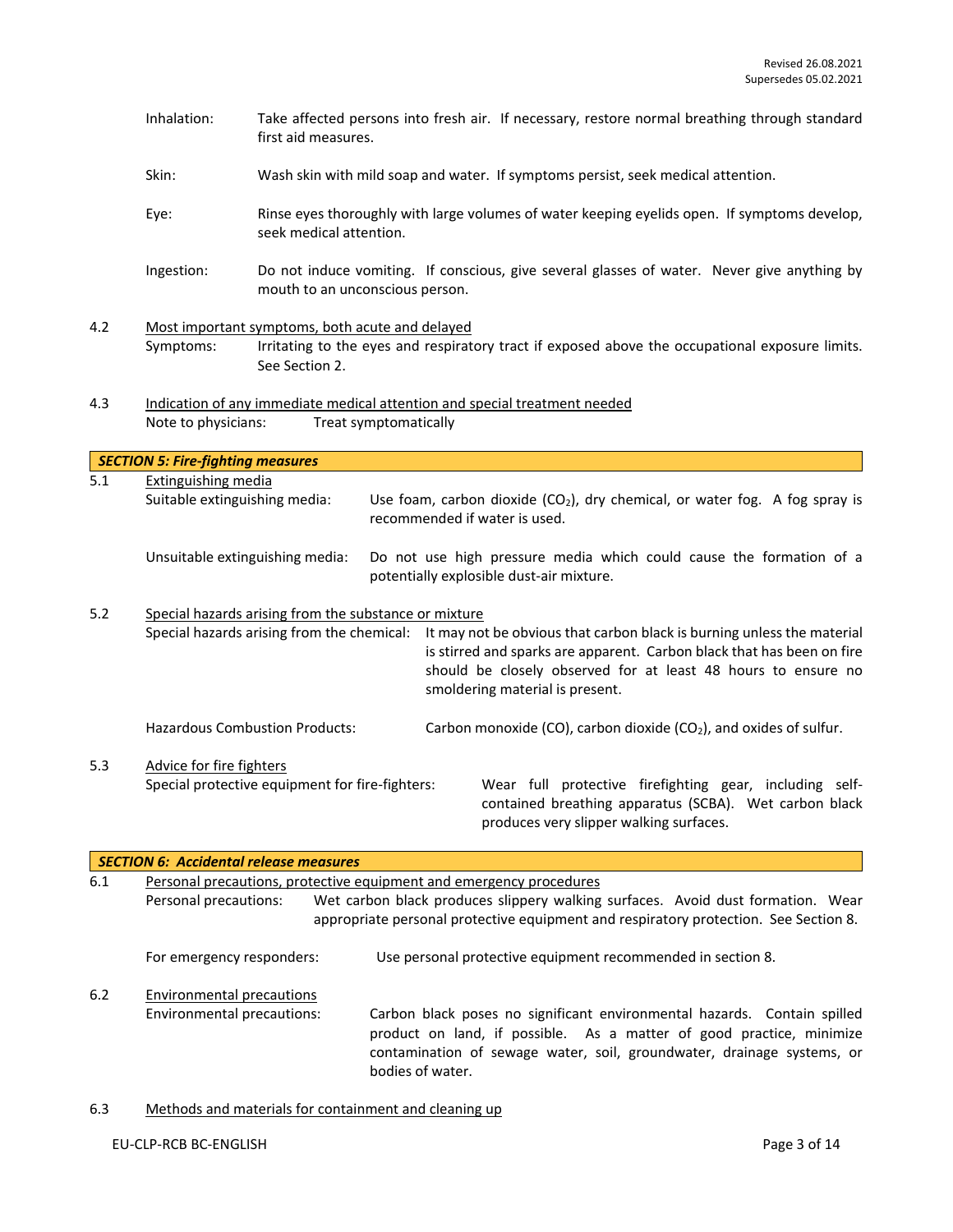|     | Methods for containment:                                    | Prevent further leakage or spillage if safe to do so.                                                                                                                                                                                                                                                              |
|-----|-------------------------------------------------------------|--------------------------------------------------------------------------------------------------------------------------------------------------------------------------------------------------------------------------------------------------------------------------------------------------------------------|
|     | Methods for cleaning up:                                    | Small spills should be vacuumed when possible. Dry sweeping is not<br>recommended. A vacuum equipped with high efficiency particulate air (HEPA)<br>filtration is recommended. If necessary, light water spray will reduce dust for<br>dry sweeping. Large spills may be shoveled into containers. See Section 13. |
| 6.4 | Reference to other sections<br>Reference to other sections: | See section 8. See section 13.                                                                                                                                                                                                                                                                                     |

# *SECTION 7: Handling and storage*

7.1 Precautions for safe handling

Advice on safe handling: Avoid dust formation. Do not breathe dust. Provide appropriate local exhaust to minimize dust formation. Do not use compressed air.

> Take precautionary measures against static discharges. Provide adequate precautions, such as electrical grounding and bonding, or inert atmospheres. Grounding of equipment and conveying systems may be required under certain conditions. Safe work practices include the elimination of potential ignition sources in proximity to carbon black dust; good housekeeping to avoid accumulations of dust on all surfaces; appropriate exhaust ventilation design and maintenance to control airborne dust levels to below the applicable occupational exposure limit. If hot work is required, the immediate work area must be cleared of carbon black dust.

General hygiene considerations: Handle in accordance with good industrial hygiene and safety practices.

#### 7.2 Conditions for safe storage, including any incompatibilities

Storage conditions: Keep in a dry, cool, and well-ventilated location. Store away from heat, ignition sources, and strong oxidizers.

> Carbon black is not classifiable as a Division 4.2 self-heating substance under the UN test criteria. However, current UN criteria for determining if a substance is self-heating is volume dependent. This classification may not be appropriate for large volume storage container.

> Before entering vessels and confined spaces containing carbon black, test for adequate oxygen, flammable gases and potential toxic air contaminants. Do not allow dust to accumulate on surfaces.

Incompatible materials: Strong oxidizers.

Belgium 3.6, TWA

# 7.3 Specific end use(s)

Risk Management Measures: Per Article 14.4 of the REACH Regulation, no exposure scenario has been developed as the substance is not hazardous.

|     | <b>SECTION 8: Exposure controls/personal protection</b> |                                                                                                                                                    |  |
|-----|---------------------------------------------------------|----------------------------------------------------------------------------------------------------------------------------------------------------|--|
| 8.1 | Control parameters                                      |                                                                                                                                                    |  |
|     | Exposure guidelines:                                    | Representative occupational exposure limits currently available for carbon black (CAS<br>number: 1333-86-4). Country listing is not all inclusive. |  |
|     | Country                                                 | Concentration, mg/m3                                                                                                                               |  |
|     | Argentina                                               | 3.5, TWA                                                                                                                                           |  |
|     | Australia                                               | 3.0, TWA, inhalable                                                                                                                                |  |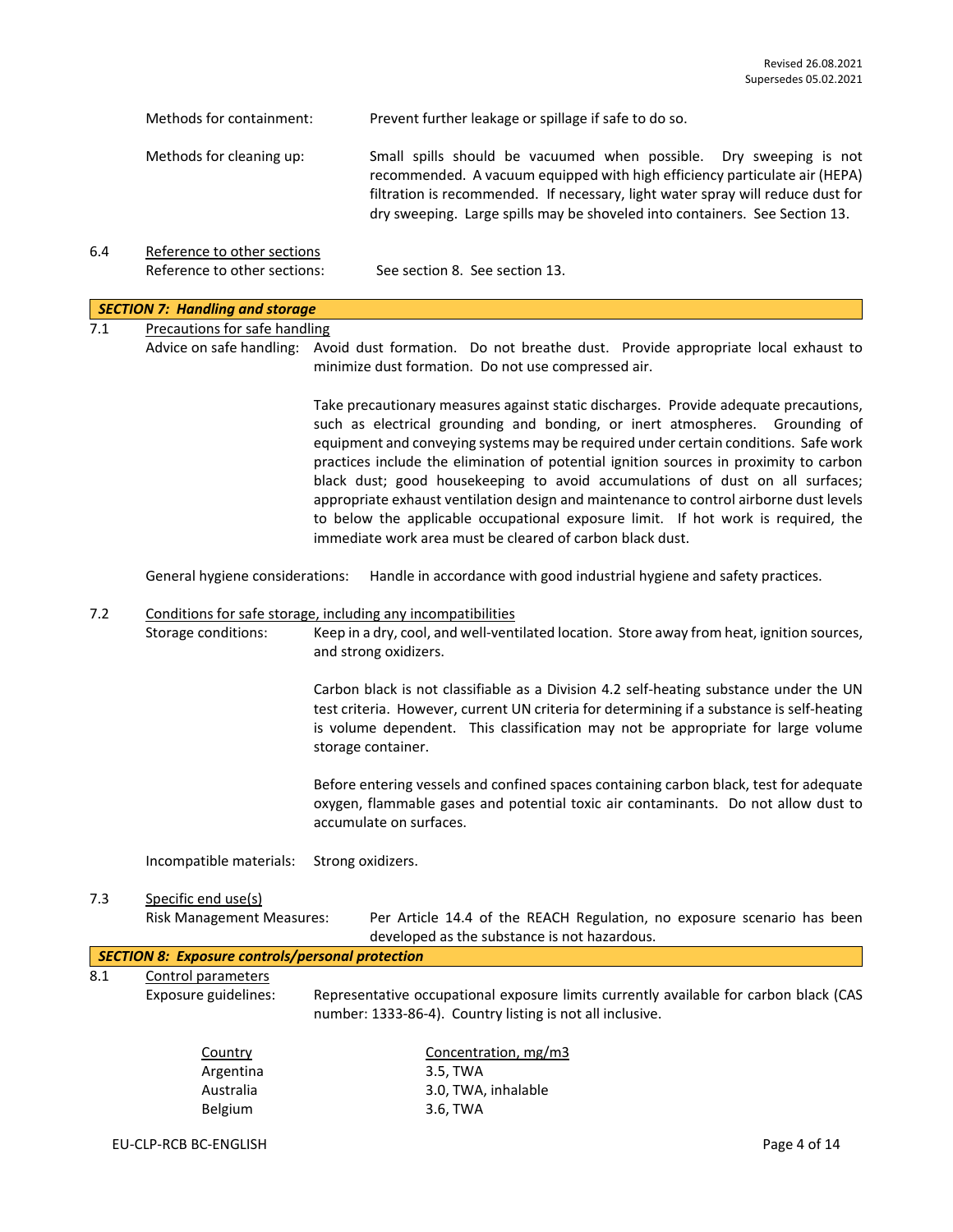| Brazil               | 3.5, TWA                                                |
|----------------------|---------------------------------------------------------|
| Canada (Ontario)     | 3.0 TWA, inhalable                                      |
| China                | 4.0, TWA 8.0, TWA, STEL (15 min)                        |
| Colombia             | 3.0, TWA, inhalable                                     |
| Czech Republic       | 2.0, TWA                                                |
| Egypt                | 3.5, TWA                                                |
| Finland              | 3.5, TWA; 7.0, STEL                                     |
| France – INRS        | 3.5, TWA/VME inhalable                                  |
| Germany - BeKGS527   | 0.5, TWA, respirable; 2.0, TWA, inhalable (DNEL values) |
| Hong Kong            | 3.5, TWA                                                |
| Indonesia            | 3.5, TWA/NABs                                           |
| Ireland              | 3.5, TWA; 7.0, STEL                                     |
| Italy                | 3.5, TWA, inhalable                                     |
| Japan - MHLW         | 3.0                                                     |
| Japan – SOH          | 4.0, TWA; 1.0, TWA, respirable                          |
| Korea                | 3.5, TWA                                                |
| Malaysia             | 3.5, TWA                                                |
| Mexico               | 3.5, TWA                                                |
| Russia               | 4.0, TWA                                                |
| Spain                | 3.5, TWA (VLA-ED)                                       |
| Sweden               | 3.0, TWA                                                |
| United Kingdom       | 3.5, TWA, inhalable; 7.0, STEL, inhalable               |
| EU REACH DNEL        | 2.0, TWA, inhalable; 0.5, TWA respirable                |
| <b>United States</b> | 3.5, TWA, OSHA-PEL                                      |
|                      | 3.0, TWA, ACGIH-TLV®, inhalable                         |
|                      | 3.5, TWA, NIOSH-REL                                     |

\*Please consult the current version of the standard or regulation that may apply to your operations.

| $ACGIH^*$    | American Conference of Governmental Industrial Hygienists         |
|--------------|-------------------------------------------------------------------|
| mg/m3        | milligrams per cubic meter                                        |
| <b>DNEL</b>  | Derived no-effect level                                           |
| <b>NIOSH</b> | National Institute for Occupational Safety and Health             |
| <b>OSHA</b>  | Occupational Safety and Health Administration                     |
| PEL.         | permissible exposure limit                                        |
| REL.         | recommended exposure limit                                        |
| <b>STEL</b>  | short-term exposure limit                                         |
| <b>TLV</b>   | threshold limit value                                             |
| <b>TWA</b>   | time weighted average, eight (8) hours unless otherwise specified |

Predicted No Effect Concentration: Not applicable

# 8.2 Exposure controls

Engineering controls: Use process enclosures and/or exhaust ventilation to keep airborne dust concentrations below the occupational exposure limit.

# Personal Protective Equipment (PPE)

Respiratory: Approved air purifying respirator (APR) should be used where airborne dust concentrations are expected to exceed occupational exposure limits. Use a positivepressure, air supplied respirator if there is any potential for uncontrolled release, exposure levels are not known, or in circumstances where APRs may not provide adequate protection.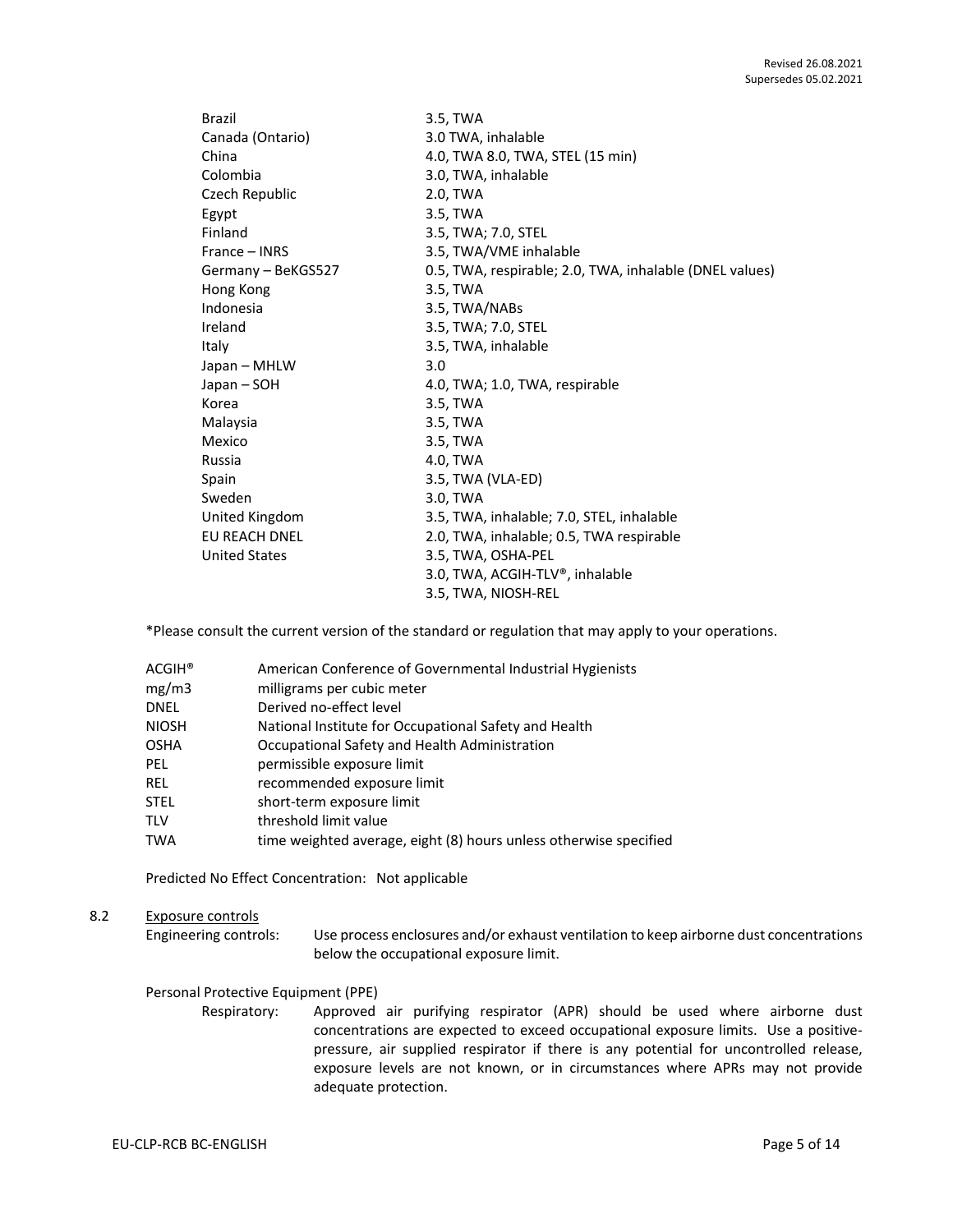When respiratory protection is required to minimize exposures to carbon black, programs should follow the requirements of the appropriate governing body for the country, province or state. Selected references to respiratory protection standards are provided below:

- OSHA 29CFR1910.134, Respiratory Protection
- CR592 Guidelines for Selection and Use of Respiratory Protective Devices (CEN)
- German/European Standard DIN/EN 143, Respiratory Protective Devices for Dusty Materials (CEN)
- Hand protection: Wear protective gloves. Use a barrier cream. Wash hands and skin with mild soap and water. Eye/face protection: Wear safety glasses or goggles. Skin protection: Wear general protective clothing to minimize skin contact. Wash clothing daily. Work clothes should not be taken home.
- Other: Emergency eyewash and safety showers should be in close proximity. Wash hands and face thoroughly with mild soap before eating or drinking.

Environmental exposure controls: in accordance with all local legislation and permit requirements.

|     | <b>SECTION 9: Physical and chemical properties</b>    |                                                       |
|-----|-------------------------------------------------------|-------------------------------------------------------|
| 9.1 | Information on basic physical and chemical properties |                                                       |
|     | Appearance:                                           | powder or pellet                                      |
|     | Color:                                                | black                                                 |
|     | Odor:                                                 | odorless                                              |
|     | Odor threshold:                                       | not applicable                                        |
|     | Melting point/freezing point:                         | not applicable                                        |
|     | Boiling point/range:                                  | not applicable                                        |
|     | Vapor pressure:                                       | not applicable                                        |
|     | Vapor Density:                                        | not applicable                                        |
|     | Oxidizing properties:                                 | not applicable                                        |
|     | Flash Point:                                          | not applicable                                        |
|     | Flammability:                                         | not flammable                                         |
|     | <b>Explosive properties:</b>                          | Dust may form explosible mixture in air               |
|     | Explosion limits (air):                               |                                                       |
|     | Upper:                                                | not available                                         |
|     | Lower:                                                | 50 $g/m^3$ (dust)                                     |
|     | Evaporation rate:                                     | not applicable                                        |
|     | Density: (20°C):                                      | $1.7 - 1.9$ g/cm <sup>3</sup>                         |
|     | <b>Bulk density:</b>                                  | 1.25-40 lb/ft <sup>3</sup> , 20-640 kg/m <sup>3</sup> |
|     | Pellets:                                              | 200-680 kg/m <sup>3</sup>                             |
|     | Powder (fluffy):                                      | 20-380 kg/m <sup>3</sup>                              |
|     | Solubility (in Water):                                | insoluble                                             |
|     | pH value: (ASTM 1512):                                | 4-11 [50 g/l water, 68ºF (20ºC)]                      |
|     | Partition coefficient (n-octanol/water):              | not applicable                                        |
|     | Viscosity:                                            | not applicable                                        |
|     | Decomposition temperature:                            | not applicable                                        |
|     | Auto-ignition temperature:                            | $>140$ <sup>o</sup> C                                 |
|     | Minimum Ignition temperature:                         | >500ºC (BAM Furnace)(VDI 2263)                        |
|     |                                                       | >315ºC (Godberg-Greenwald Furnace)(VDI 2263)          |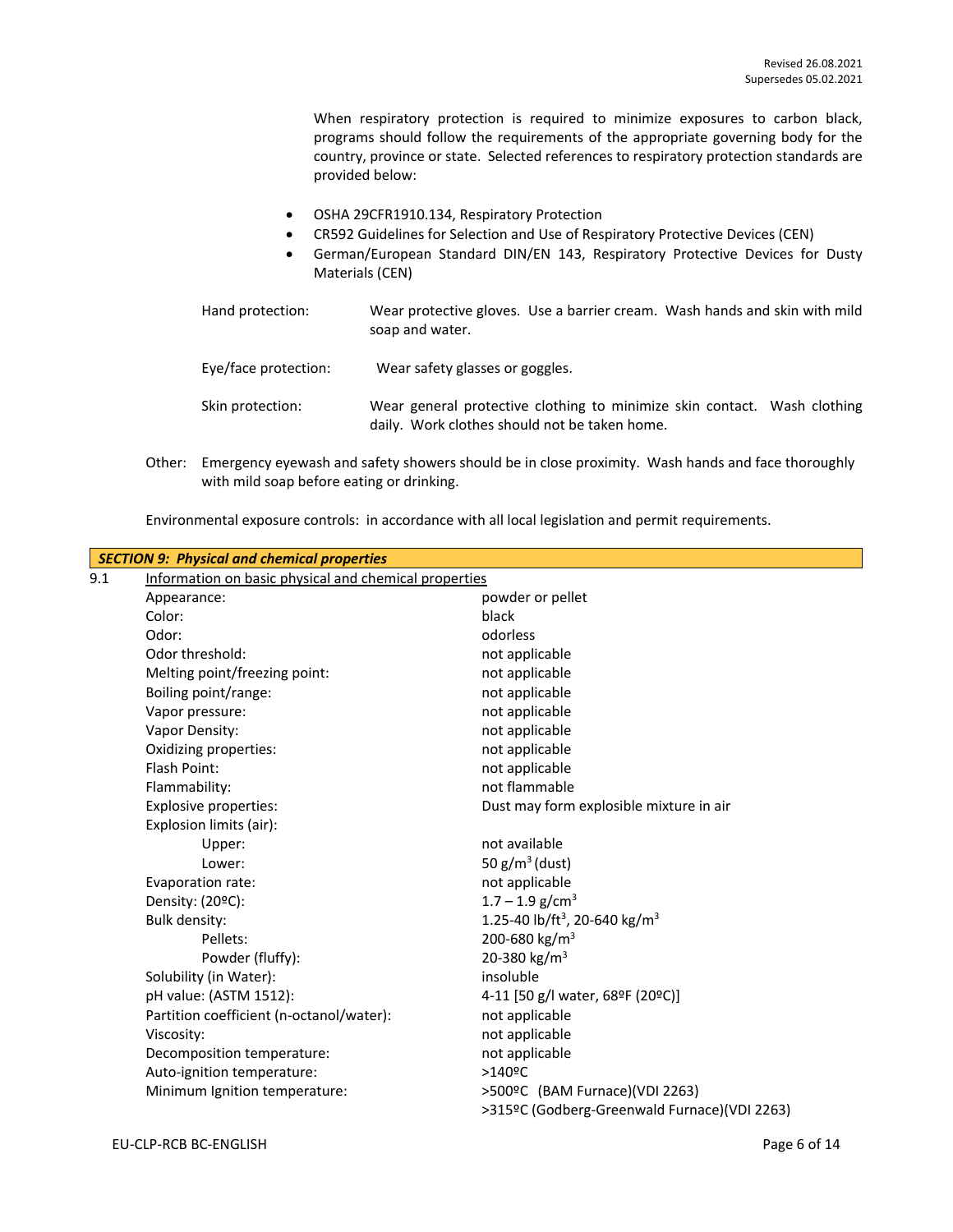Minimum ignition energy:<br>
lgnition energy:  $\frac{10,000 \text{ mJ (VDI 2263)}}{1000 \text{ mJ (VDI 2263)}}$ Ignition energy: Maximum absolute explosion pressure: 10 bar (VDI 2263)

Kst Value: not available Dust explosion classification: ST1 Decomposition temperature: not applicable

### 9.2 Other information Not available

Maximum rate of pressure rise: 30-400 bar/sec (VDI 2263 and ASTM E1226-88) Burn Velocity:  $> 45$  seconds (not classified as "highly flammable" or "easily ignitable")

|      | <b>SECTION 10: Stability and reactivity</b>                       |                                                                                                                                                                                                                                       |
|------|-------------------------------------------------------------------|---------------------------------------------------------------------------------------------------------------------------------------------------------------------------------------------------------------------------------------|
| 10.1 | Reactivity                                                        |                                                                                                                                                                                                                                       |
|      | Reactivity:                                                       | May react exothermically upon contact with strong oxidizers.                                                                                                                                                                          |
| 10.2 | Chemical stability                                                |                                                                                                                                                                                                                                       |
|      | Stability:                                                        | Stable under normal ambient conditions.                                                                                                                                                                                               |
|      | <b>Explosion data</b>                                             |                                                                                                                                                                                                                                       |
|      | Sensitivity to mechanical impact:                                 | Not sensitive to mechanical impact                                                                                                                                                                                                    |
|      | Sensitivity to static discharge:                                  | Dust may form explosible mixture in air. Avoid dust formation. Do not create<br>a dust cloud. Take precautionary measures against static discharges. Ensure<br>all equipment is earthed/grounded before beginning transfer operation. |
| 10.3 | Possibility of hazardous reactions                                |                                                                                                                                                                                                                                       |
|      | Hazardous polymerization:                                         | Does not occur.                                                                                                                                                                                                                       |
|      | Possibility of hazardous reactions: None under normal conditions. |                                                                                                                                                                                                                                       |
| 10.4 | Conditions to avoid                                               |                                                                                                                                                                                                                                       |
|      | Conditions to avoid:                                              | Avoid high temperatures >400°C (>752°F) and sources of ignition.                                                                                                                                                                      |
| 10.5 | Incompatible materials                                            |                                                                                                                                                                                                                                       |
|      | Incompatible materials:                                           | Strong oxidizers.                                                                                                                                                                                                                     |
| 10.6 | Hazardous decomposition products                                  |                                                                                                                                                                                                                                       |
|      |                                                                   | Hazardous decomposition products: Carbon monoxide, carbon dioxide, organic products of combustion, oxides of                                                                                                                          |

sulfur.

|      | <b>SECTION 11: Toxicological information</b> |                                                                                                          |
|------|----------------------------------------------|----------------------------------------------------------------------------------------------------------|
| 11.1 | Information on toxicological effects         |                                                                                                          |
|      | <b>Acute Toxicity:</b>                       |                                                                                                          |
|      | Oral LD50:                                   | $LD_{50}$ (rat) > 8000 mg/kg. (Equivalent to OECD TG 401)                                                |
|      | Inhalation LD50:                             | No data available                                                                                        |
|      | Dermal LD50:                                 | No data available                                                                                        |
|      | <b>Skin corrosion/irritation:</b>            | Rabbit: not irritating. (Equivalent to OECD TG 404)<br>Edema = $0$ (max. attainable irritation score: 4) |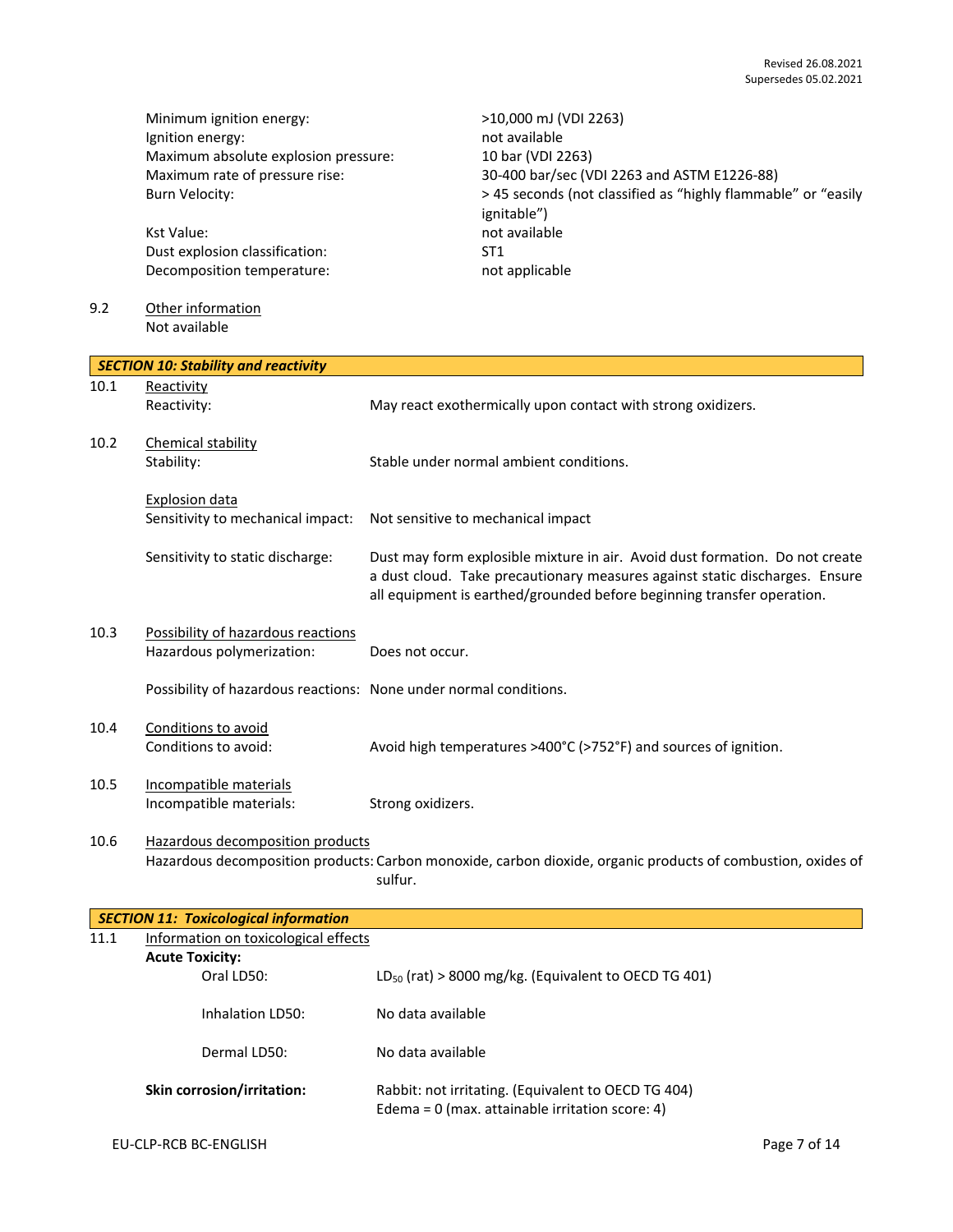Erythema = 0 (max. attainable irritation score: 4) Assessment: Not irritating to skin.

| Serious eye damage/irritation: | Rabbit: not irritating. (OECD TG 405)                 |
|--------------------------------|-------------------------------------------------------|
|                                | Cornea: 0 (max. attainable irritation score: 4)       |
|                                | Iris: 0 (max. attainable irritation score: 2)         |
|                                | Conjunctivae: 0 (max. attainable irritation score: 3) |
|                                | Chemosis: 0 (max. attainable irritation score: 4)     |
|                                | Assessment: Not irritating to the eyes.               |

| <b>Sensitization:</b> | Guinea pig skin (Buehler Test): Not sensitizing (OECD TG 406) |
|-----------------------|---------------------------------------------------------------|
|                       | Assessment: Not sensitizing in animals.                       |
|                       | No cases of sensitization in humans have been reported.       |

**Germ cell mutagenicity:** *In vitro:* Carbon black is not suitable to be tested directly in bacterial (Ames test) and other *in vitro* systems because of its insolubility. However, when organic solvent extracts of carbon black have been tested, results showed no mutagenic effects. Organic solvent extracts of carbon black can contain traces of polycyclic aromatic hydrocarbons (PAHs). A study to examine the bioavailability of these PAHs showed that they are very tightly bound to carbon black and are not bioavailable (Borm, 2005).

> *In vivo:* In an experimental investigation, mutational changes in the *hprt* ene were reported in alveolar epithelial cells in the rat following inhalation exposure to carbon black (Driscoll*,* 1997). This observation is considered to be rat-specific and a consequence of "lung overload," which leads to chronic inflammation and release of reactive oxygen species. This is considered to be a secondary genotoxic effect and, thus, carbon black itself would not be considered to be mutagenic.

> Assessment: *In vivo* mutagenicity in rats occurs by mechanisms secondary to a threshold effect and is a consequence of "lung overload," which leads to chronic inflammation and the release of genotoxic oxygen species. This mechanism is considered to be a secondary genotoxic effect and, thus, carbon black itself would not be considered to be mutagenic.

| Carcinogenicity: | Animal toxicity | Rat, oral, duration 2 years.<br>Effect: no tumors.                                                    |
|------------------|-----------------|-------------------------------------------------------------------------------------------------------|
|                  |                 | Mouse, oral, duration 2 years.<br>Effect: no tumors.                                                  |
|                  |                 | Mouse, dermal, duration 18 months.<br>Effect: no skin tumors.                                         |
|                  |                 | Rat, inhalation, duration 2 years.<br>Target organ: lungs.<br>Effect: inflammation, fibrosis, tumors. |
|                  |                 |                                                                                                       |

EU-CLP-RCB BC-ENGLISH Page 8 of 14 Note: Tumors in the rat lung are considered to be related to "lung overload" rather than to a specific chemical effect of carbon black itself in the lung. These effects in rats have been reported in many studies on other poorly soluble inorganic particles and appear to be rat specific (ILSI, 2000). Tumors have not been observed in other species (i.e., mouse and hamster) for carbon black or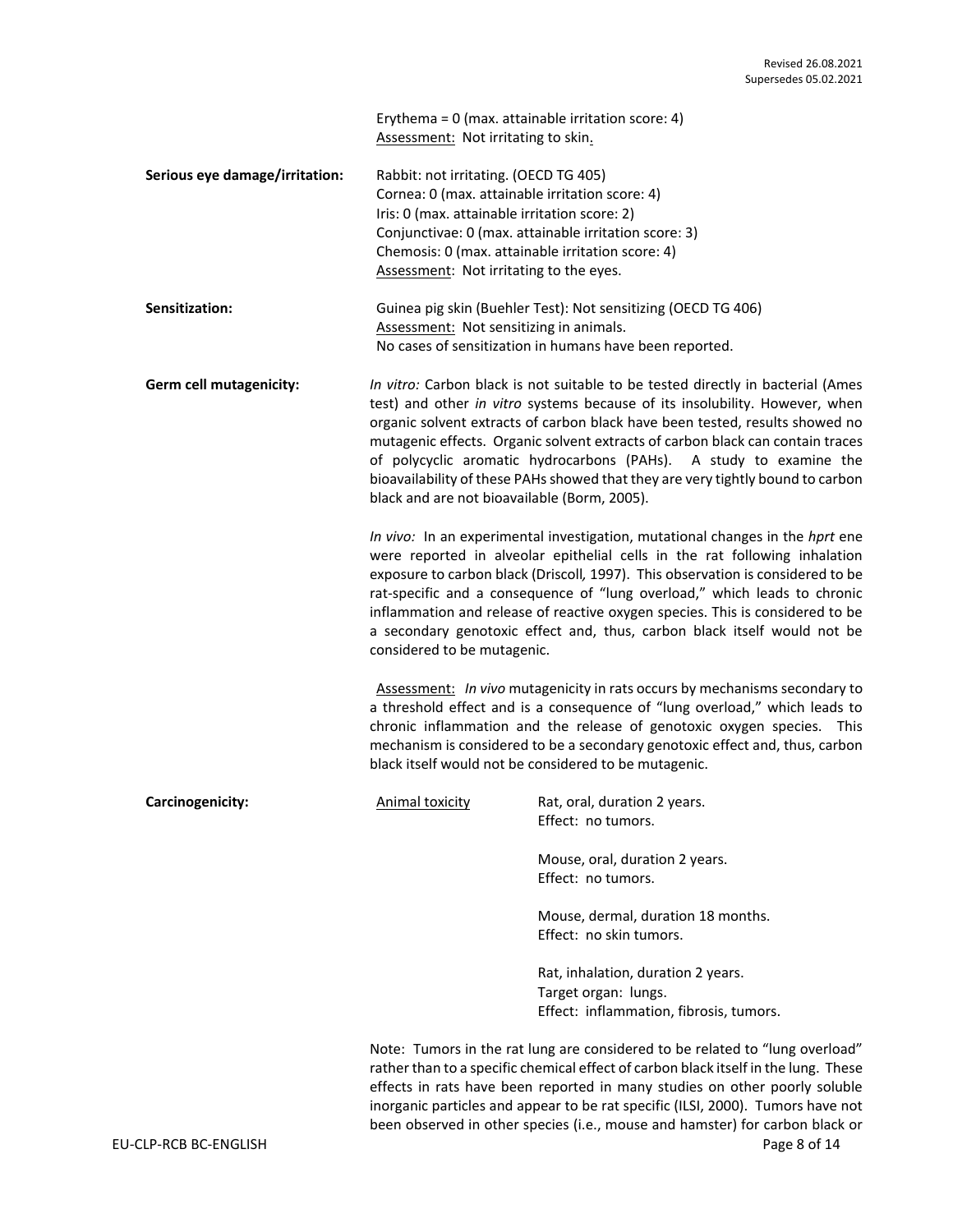other poorly soluble particles under similar circumstances and study conditions.

#### Mortality studies (human data)

A study on carbon black production workers in the UK (Sorahan, 2001) found an increased risk of lung cancer in two of the five plants studied; however, the increase was not related to the dose of carbon black. Thus, the authors did not consider the increased risk in lung cancer to be due to carbon black exposure. A German study of carbon black workers at one plant (Morfeld, 2006; Buechte, 2006) found a similar increase in lung cancer risk but, like the Sorahan, 2001 (UK study), found no association with carbon black exposure. A large US study of 18 plants showed a reduction in lung cancer risk in carbon black production workers (Dell*,* 2006). Based upon these studies, the February 2006 Working Group at the International Agency for Research on Cancer (IARC) concluded that the human evidence for carcinogenicity was *inadequate* (IARC, 2010).

Since the IARC evaluation of carbon black, Sorahan and Harrington (2007) have re-analyzed the UK study data using an alternative exposure hypothesis and found a positive association with carbon black exposure in two of the five plants. The same exposure hypothesis was applied by Morfeld and McCunney (2009) to the German cohort; in contrast, they found no association between carbon black exposure and lung cancer risk and, thus, no support for the alternative exposure hypothesis used by Sorahan and Harrington.

Overall, as a result of these detailed investigations, no causative link between carbon black exposure and cancer risk in humans has been demonstrated.

#### IARC cancer classification

In 2006 IARC re-affirmed its 1995 finding that there is *"inadequate evidence"* from human health studies to assess whether carbon black causes cancer in humans. IARC concluded that there is *"sufficient evidence*" in experimental animal studies for the carcinogenicity of carbon black. IARC's overall evaluation is that carbon black is *"possibly carcinogenic to humans (Group 2B)".* This conclusion was based on IARC's guidelines, which generally require such a classification if one species exhibits carcinogenicity in two or more animal studies (IARC, 2010).

Solvent extracts of carbon black were used in one study of rats in which skin tumors were found after dermal application and several studies of mice in which sarcomas were found following subcutaneous injection. IARC concluded that there was *"sufficient evidence"* that carbon black extracts can cause cancer in animals (Group 2B).

#### ACGIH cancer classification

Confirmed Animal Carcinogen with Unknown Relevance to Humans (Category A3 Carcinogen).

Assessment: Applying the guidelines of self-classification under the Globally Harmonized System of Classification and Labeling of Chemicals, carbon black is not classified as a carcinogen. Lung tumors are induced in rats as a result of repeated exposure to inert, poorly soluble particles like carbon black and other poorly soluble particles. Rat tumors are a result of a secondary non-genotoxic mechanism associated with the phenomenon of lung overload. This is a species-specific mechanism that has questionable relevance for classification in humans. In support of this opinion, the CLP Guidance for Specific Target Organ Toxicity – Repeated Exposure (STOT-RE), cites lung overload under mechanisms not relevant to humans. Human health studies show that exposure to carbon black does not increase the risk of carcinogenicity.

**Reproductive and developmental toxicity:** Assessment: No effects on reproductive organs or fetal development have been reported in long-term repeated dose toxicity studies in animals.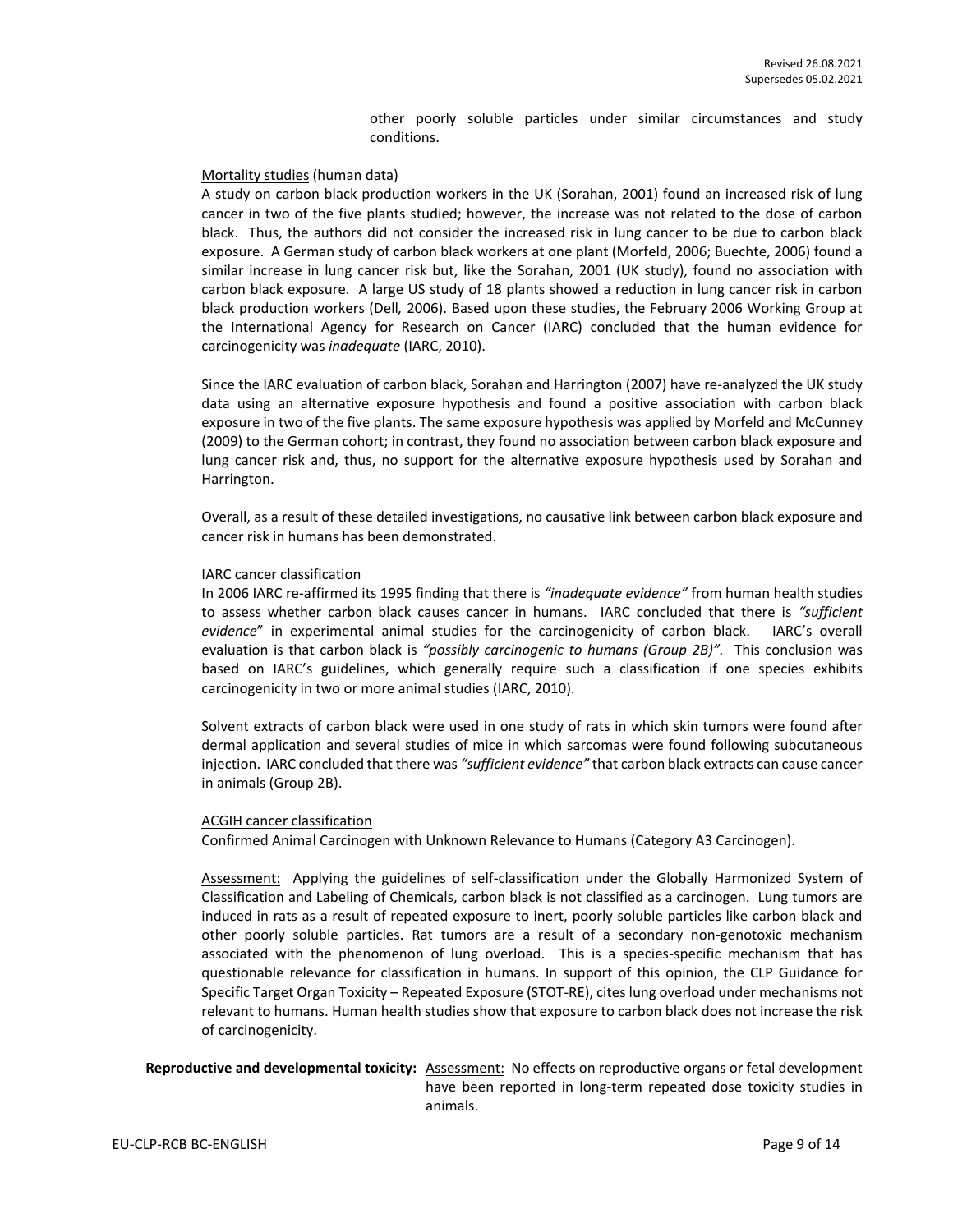**Specific target organ toxicity – single exposure (STOT-SE):** Assessment: Based on available data, specific

target organ toxicity is not expected after single oral, single inhalation, or single dermal exposure.

#### **Specific target organ toxicity – repeated exposure (STOT-RE):**

Animal toxicity

Repeated dose toxicity: inhalation (rat), 90 days, No Observed Adverse Effect Concentration (NOAEC) = 1.1 mg/m<sup>3</sup> (respirable)

Target organ/effects at higher doses are lung inflammation, hyperplasia, and fibrosis.

Repeated dose toxicity: oral (mouse), 2 yrs, No Observed Effect Level (NOEL) = 137 mg/kg (body wt.)

Repeated dose toxicity: oral (rat), 2 yrs, NOEL = 52 mg/kg (body wt.)

Although carbon black produces pulmonary irritation, cellular proliferation, fibrosis, and lung tumors in the rat under conditions of lung overload, there is evidence to demonstrate that this response is principally a species-specific response that is not relevant to humans.

### Morbidity studies (human data)

Results of epidemiological studies of carbon black production workers suggest that cumulative exposure to carbon black may result in small, non-clinical decrements in lung function. A U.S. respiratory morbidity study suggested a 27 ml decline in FEV<sub>1</sub> from a 1 mg/m<sup>3</sup> 8 hour TWA daily (inhalable fraction) exposure over a 40-year period (Harber, 2003). An earlier European investigation suggested that exposure to 1 mg/m<sup>3</sup> (inhalable fraction) of carbon black over a 40-year working lifetime would result in a 48 ml decline in FEV<sub>1</sub> (Gardiner, 2001). However, the estimates from both studies were only of borderline statistical significance. Normal age-related decline over a similar period of time would be approximately 1200 ml.

In the U.S. study, 9% of the highest non-smokers exposure group (in contrast to 5% of the unexposed group) reported symptoms consistent with chronic bronchitis. In the European study, methodological limitations in the administration of the questionnaire limit the conclusions that can be drawn about reported symptoms. This study, however, indicated a link between carbon black and small opacities on chest films, with negligible effects on lung function.

#### Assessment:

**Inhalation** - Applying the guidelines of self-classification under GHS, carbon black is not classified under STOT-RE for effects on the lung. Classification is not warranted on the basis of the unique response of rats resulting from "lung overload" following exposure to poorly soluble particles such as carbon black. The pattern of pulmonary effects in the rat, such as inflammation and fibrotic responses, are not observed in other rodent species, non-human primates, or humans under similar exposure conditions. Lung overload does not appear to be relevant for human health. Overall, the epidemiological evidence from well-conducted investigations has shown no causative link between carbon black exposure and the risk of non-malignant respiratory disease in humans. A STOT-RE classification for carbon black after repeated inhalation exposure is not warranted.

**Oral:** Based on available data, specific target organ toxicity is not expected after repeated oral exposure.

**Dermal:** Based on available data and the chemical-physical properties (insolubility, low absorption potential), specific target organ toxicity is not expected after repeated dermal exposure.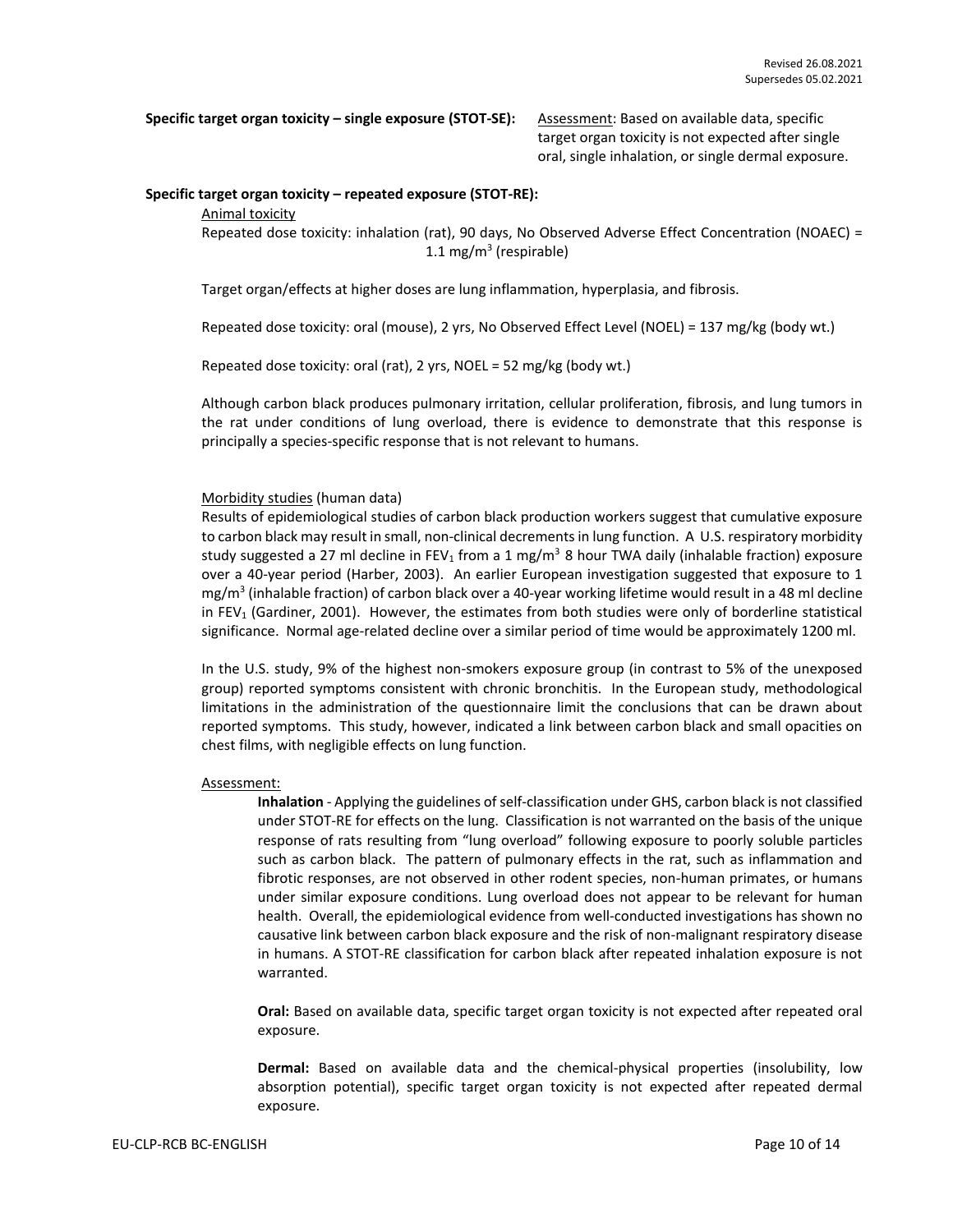### **Aspiration hazard:** Assessment: Based on industrial experience and the available data, no aspiration hazard is expected.

|      | <b>SECTION 12: Ecological information</b> |                                                                                                             |
|------|-------------------------------------------|-------------------------------------------------------------------------------------------------------------|
| 12.1 | Toxicity                                  |                                                                                                             |
|      | Aquatic toxicity:                         |                                                                                                             |
|      | Acute fish toxicity:                      | LCO (96 h) 1000mg/l, Species: Brachydanio rerio (zebrafish), Method:<br>OECD Guideline 203                  |
|      | Acute invertebrate toxicity:              | EC50 (24 h) > 5600 mg/l, Species: Daphnia magna (waterflea),<br>Method: OECD Guideline 202                  |
|      | Acute algae toxicity:                     | EC50 (72 h) >10,000 mg/l, NOEC 10,000 mg/l, Species: Scenedesmus<br>subspicatus, Method: OECD Guideline 201 |
|      | Activated sludge:                         | ECO (3 h) > 400 mg/l, EC10 (3h): ca. 800 mg/l, Method: DEV L3 (TTC<br>test)                                 |
| 12.2 | Persistence and degradability             |                                                                                                             |

# Not soluble in water. Expected to remain on soil surface. Not expected to degrade.

- 12.3 Bioaccumulative potential Not expected because of the physicochemical properties of the substance.
- 12.4 Mobility in soil Not expected to migrate. Insoluble.
- 12.5 Results of PBT and vPvB assessment Carbon black is not a PBT or a vPvB.
- 12.6 Other adverse effects Not available.

|      | <b>SECTION 13: Disposal considerations</b> |                                                                                                                                                  |  |  |  |
|------|--------------------------------------------|--------------------------------------------------------------------------------------------------------------------------------------------------|--|--|--|
| 13.1 | Waste treatment methods                    |                                                                                                                                                  |  |  |  |
|      | Product disposal:                          | Product should be disposed of in accordance with the regulations issued by the<br>appropriate federal, provincial, state, and local authorities. |  |  |  |
|      | Brazil:                                    | Considered as a Class IIA waste – not inert.                                                                                                     |  |  |  |
|      | Canada:                                    | Not a hazardous waste under provincial regulations                                                                                               |  |  |  |
|      | EU:                                        | EU Waste Code No. 061303 per Council Directive 75/422/EEC                                                                                        |  |  |  |
|      | USA:                                       | Not a hazardous waste under U.S. RCRA, 40 CFR 261.                                                                                               |  |  |  |
|      | Container/Packaging disposal:              | Empty packaging must be disposed of in accordance with national and local<br>laws.                                                               |  |  |  |
|      | <b>SECTION 14: Transport information</b>   |                                                                                                                                                  |  |  |  |

The International Carbon Black Association organized the testing of seven ASTM reference carbon blacks according to the UN method, Self-Heating Solids. All seven reference carbon blacks were found to be "Not a self-heating substance of Division 4.2." The same carbon blacks were tested according to the UN method, Readily Combustible Solids and found to be "Not a readily combustible solid of Division 4.1;" under current UN Recommendations on the Transport of Dangerous Goods.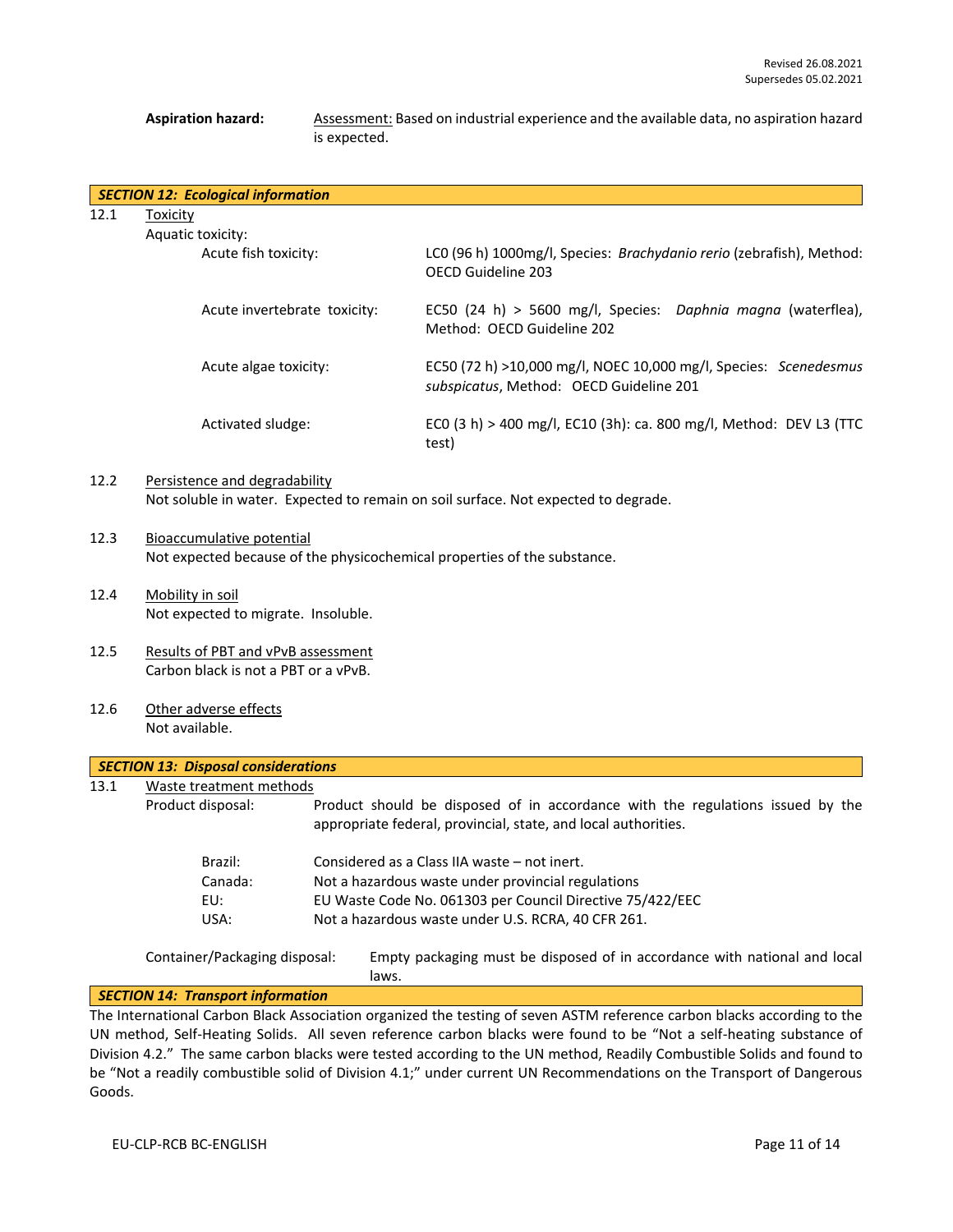The following organizations do not classify carbon black as a "hazardous cargo" if it is "carbon, non-activated, mineral origin." Birla Carbon's carbon black products meet this definition.

|      | <b>DOT</b>                   | <b>IMDG</b>                                                                                    |  | <b>RID</b>                                                                  | <b>ADR</b> |                               | ICAO (air)                                                    | <b>IATA</b> |                                                                      |
|------|------------------------------|------------------------------------------------------------------------------------------------|--|-----------------------------------------------------------------------------|------------|-------------------------------|---------------------------------------------------------------|-------------|----------------------------------------------------------------------|
|      | 14.1<br>14.2<br>14.3<br>14.4 | UN/ID No<br>Proper shipping name<br>Hazard class<br>Packing group                              |  | Not regulated<br>Not regulated<br>Not regulated<br>Not regulated            |            |                               |                                                               |             |                                                                      |
|      |                              | <b>SECTION 15: Regulatory information</b>                                                      |  |                                                                             |            |                               |                                                               |             |                                                                      |
| 15.1 |                              | Safety, health and environmental regulations/legislation specific for the substance or mixture |  |                                                                             |            |                               |                                                               |             |                                                                      |
|      |                              | European Union:                                                                                |  |                                                                             |            |                               |                                                               |             |                                                                      |
|      |                              | Indication of danger:                                                                          |  |                                                                             |            |                               |                                                               |             | Not a hazardous substance according to Regulation (EC) No 1272/2008. |
|      |                              |                                                                                                |  |                                                                             |            |                               |                                                               |             |                                                                      |
|      |                              | <b>National Regulations:</b>                                                                   |  |                                                                             |            |                               |                                                               |             |                                                                      |
|      |                              | Germany:                                                                                       |  | Water hazard class (WGK): nwg (not water endangering)<br>WGK Number: 1742   |            |                               |                                                               |             |                                                                      |
|      |                              |                                                                                                |  |                                                                             |            |                               |                                                               |             |                                                                      |
|      |                              | Switzerland:                                                                                   |  |                                                                             |            |                               | Swiss Poison Class: tested and found to be not toxic. G-8938. |             |                                                                      |
|      |                              |                                                                                                |  |                                                                             |            |                               |                                                               |             |                                                                      |
|      |                              | International Inventories:                                                                     |  |                                                                             |            |                               |                                                               |             |                                                                      |
|      |                              |                                                                                                |  | Carbon black, CAS number 1333-86-4, appears on the following inventories:   |            |                               |                                                               |             |                                                                      |
|      |                              |                                                                                                |  |                                                                             |            |                               |                                                               |             |                                                                      |
|      |                              | Australia:                                                                                     |  | <b>AICS</b>                                                                 |            |                               |                                                               |             |                                                                      |
|      |                              | Canada:                                                                                        |  | <b>DSL</b>                                                                  |            |                               |                                                               |             |                                                                      |
|      |                              | China:                                                                                         |  | <b>IECSC</b>                                                                |            |                               |                                                               |             |                                                                      |
|      |                              | Europe (EU):                                                                                   |  |                                                                             |            | EINECS (EINECS-RN: 215-609-9) |                                                               |             |                                                                      |
|      |                              | Japan:                                                                                         |  | <b>ENCS</b>                                                                 |            |                               |                                                               |             |                                                                      |
|      |                              | Korea:                                                                                         |  | <b>KECI</b>                                                                 |            |                               |                                                               |             |                                                                      |
|      |                              | Philippines:                                                                                   |  | <b>PICCS</b>                                                                |            |                               |                                                               |             |                                                                      |
|      |                              | Taiwan:                                                                                        |  | <b>TCSI</b>                                                                 |            |                               |                                                               |             |                                                                      |
|      |                              | New Zealand:                                                                                   |  | <b>NZIOC</b>                                                                |            |                               |                                                               |             |                                                                      |
|      |                              | USA:                                                                                           |  | <b>TSCA</b>                                                                 |            |                               |                                                               |             |                                                                      |
| 15.2 |                              | <b>Chemical Safety Assessment</b>                                                              |  |                                                                             |            |                               |                                                               |             |                                                                      |
|      |                              | EU Chemical Safety Assessment:                                                                 |  | Per Article 144.1 of the REACH Regulation, a Chemical Safety Assessment has |            |                               |                                                               |             |                                                                      |
|      |                              |                                                                                                |  | been carried out for this substance.                                        |            |                               |                                                               |             |                                                                      |
|      |                              |                                                                                                |  |                                                                             |            |                               |                                                               |             |                                                                      |
|      |                              | <b>EU Exposure Scenarios:</b>                                                                  |  | Per Article 14.4 of the REACH Regulation, no exposure scenario has been     |            |                               |                                                               |             |                                                                      |
|      |                              |                                                                                                |  | developed, as the substance is not hazardous.                               |            |                               |                                                               |             |                                                                      |
|      |                              | <b>SECTION 16: Other Information</b>                                                           |  |                                                                             |            |                               |                                                               |             |                                                                      |
|      | <b>Contact Information</b>   |                                                                                                |  |                                                                             |            |                               |                                                               |             |                                                                      |
|      | Birla Carbon U.S.A., Inc.    |                                                                                                |  | Birla Carbon Brasil Ltda.                                                   |            |                               | Birla Carbon Egypt S.A.E.                                     |             | Birla Carbon China (Weifang)                                         |
|      |                              | 270 Columbian Chamicals Lano                                                                   |  | Estrada Ponô Eonsoca S/N                                                    |            | El Nobdo Pood                 |                                                               |             | $C_2$ $H_4$                                                          |

| 370 Columbian Chemicals Lane    | Estrada Renê Fonseca S/N       | El-Nahda Road                      | Co Ltd.                         |
|---------------------------------|--------------------------------|------------------------------------|---------------------------------|
| Franklin, LA 70538-1149, U.S.A. | Cubatão SP Brazil              | Amreya, Alexandria, Egypt          | Binhai Economic Development     |
| Telephone +1 337 836 5641       | CEP 11573-904                  | +20 3 47 70 102                    | Zone                            |
|                                 | PABX Operator +55 13 3362 7100 |                                    | Weifang, Shandong, 262737,      |
|                                 |                                |                                    | <b>PRC</b>                      |
|                                 |                                |                                    | Telephone +86 (0536) 530 5978   |
| Birla Carbon U.S.A., Inc.       | Birla Carbon Italy S.R.L.      | Birla Carbon India Private Limited | Birla Carbon China (Jining) Co. |
| 3500 South Road S               | Via S Cassiano, 140            | K-16, Phase II, SIPCOT Industrial  | Ltd.                            |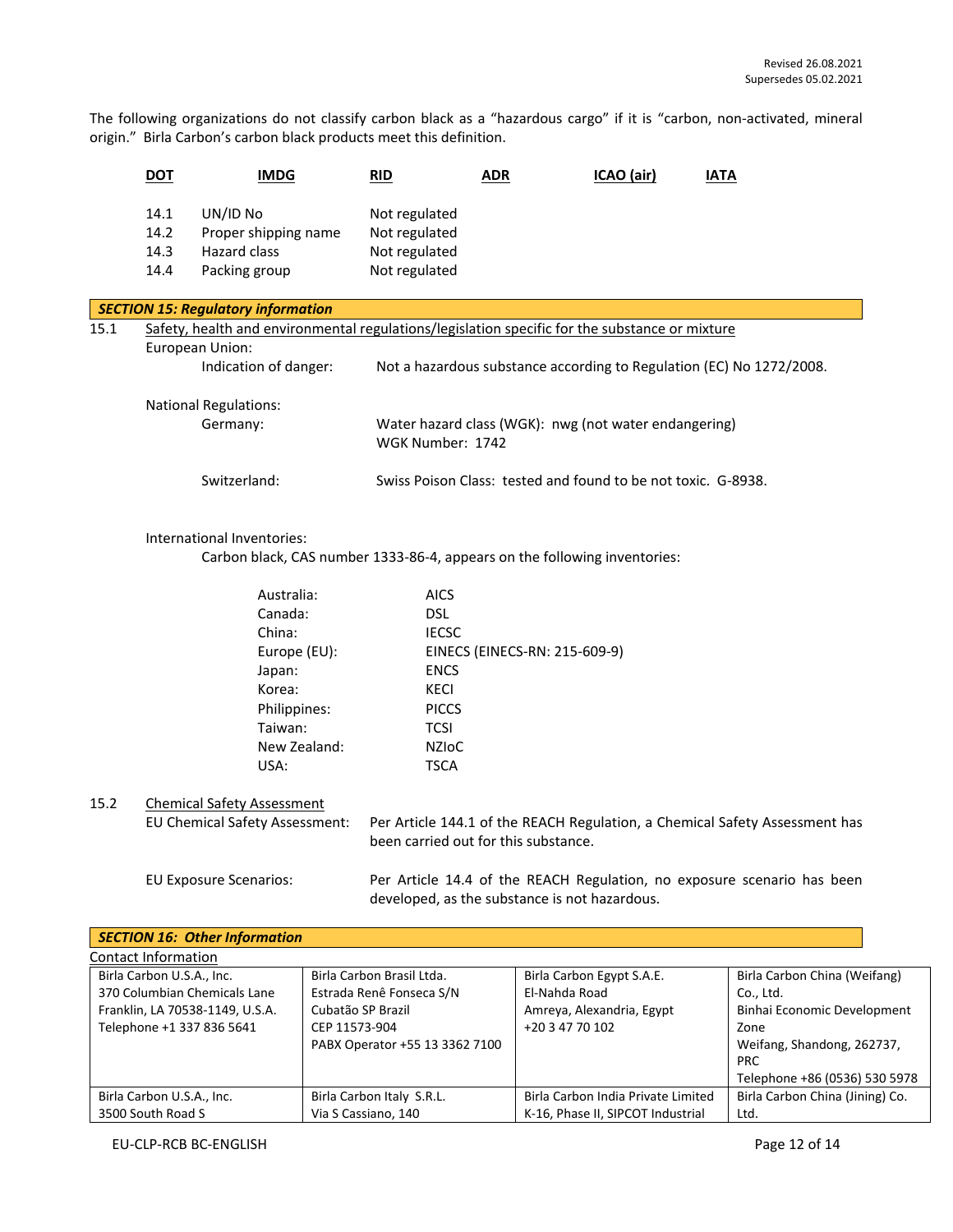| Ulysses, KS 67880-8103, U.S.A. | l - 28069 San Martino di Trecate | Complex                            | No. 6, Chenguang Road, Jibei     |
|--------------------------------|----------------------------------|------------------------------------|----------------------------------|
| Telephone +1 620 356 3151      | (NO) Italy                       | Gummidipoondi-601201               | High-Tech Industry Park Zone     |
|                                | Telephone +39 0321 7981          | Dist: Thiruvallur, Tamil Nadu      | Jining City, Shandong Province   |
|                                |                                  | India                              | The People's Republic of China,  |
|                                |                                  | +91 44 279 893 01                  | 272000                           |
|                                |                                  |                                    | Telephone +86 (0537) 677 9018    |
| Birla Carbon Canada Ltd.       | Birla Carbon Hungary Ltd.        | Birla Carbon India Private Limited | Birla Carbon Korea Co., Ltd.     |
| 755 Parkdale Ave. North        | H - 3581 Tiszaújváros            | Village Lohop, Patalganga,         | #1-3, Ulha-Dong                  |
| P.O. Box 3398, Station C       | P.O.B. 61, Hungary               | Taluka: Khalapur                   | Yeosu city, cheonnam 555-290,    |
| Hamilton, Ontario L8H 7M2      | Telephone +36 49 544 000         | Dist.: Raigad 410207               | Korea                            |
| Canada                         |                                  | Maharashtra, India                 | Telephone 82-61-688-3330         |
| Telephone +1 905 544 3343      |                                  | +91 22 2192 250133                 |                                  |
| Birla Carbon Brasil Ltda.      | Birla Carbon Spain, S.L.U.       | Birla Carbon India Private Limited | Birla Carbon Thailand Public Co. |
| Via Frontal km, 1, S/N. Polo   | Carretera Gajano-Pontejos        | Murdhwa Industrial Area            | Ltd.                             |
| Petroquimico                   | 39792 Gajano, Cantabria          | P.O. Renukook, Dist: Sonebhadra    | 44 M.1, T. Posa, A. Muang        |
| Camaçari Bahia Brazil          | Apartado 283, Santander, Spain   | U.P. Pin $-$ 231 217               | Angthong 14000                   |
| CEP 42.810-320                 | Telephone +34 942 503030         | India                              | +66 35 672 150-4                 |
| Telephone +55 71 3616 1100     |                                  | +91 5446 252 387/88/89/90/91       |                                  |

### References:

Borm, P.J.A., Cakmak, G., Jermann, E., Weishaupt C., Kempers, P., van Schooten,FJ., Oberdorster, G., Schins, RP. (2005) Formation of PAH-DNA adducts after in-vivo and vitro exposure of rats and lung cell to different commercial carbon blacks. Tox.Appl. Pharm. 1:205(2):157-67.

Buechte, S, Morfeld, P, Wellmann, J, Bolm-Audorff, U, McCunney, R, Piekarski, C. (2006) Lung cancer mortality and carbon black exposure – A nested case-control study at a German carbon black production plant. J.Occup. Env.Med. 12: 1242-1252.

Dell, L, Mundt, K, Luipold, R, Nunes, A, Cohen, L, Heidenreich, M, Bachand, A. (2006) A cohort mortality study of employees in the United States carbon black industry. J.Occup. Env. Med. 48(12): 1219-1229.

Driscoll KE, Deyo LC, Carter JM, Howard BW, Hassenbein DG and Bertram TA (1997) Effects of particle exposure and particle-elicited inflammatory cells on mutation in rat alveolar epithelial cells. Carcinogenesis 18(2) 423- 430.

Gardiner K, van Tongeren M, Harrington M. (2001) Respiratory health effects from exposure to carbon black: Results of the phase 2 and 3 cross sectional studies in the European carbon black manufacturing industry. Occup. Env. Med. 58: 496-503.

Harber P, Muranko H, Solis S, Torossian A, Merz B. (2003) Effect of carbon black exposure on respiratory function and symptoms. J. Occup. Env. Med. 45: 144-55.

ILSI Risk Science Institute Workshop: The Relevance of the Rat Lung Response to Particle to Particle Overload for Human Risk Assessment. Inh. Toxicol. 12:1-17 (2000).

International Agency for Research on Cancer: IARC Monographs on the Evaluation of Carcinogenic Risks to Humans (2010), Vol. 93, February 1-14, 2006, Carbon Black, Titanium Dioxide, and Talc. Lyon, France.

Morfeld P, Büchte SF, Wellmann J, McCunney RJ, Piekarski C (2006). Lung cancer mortality and carbon black exposure: Cox regression analysis of a cohort from a German carbon black production plant. J. Occup.Env.Med.48(12):1230-1241.